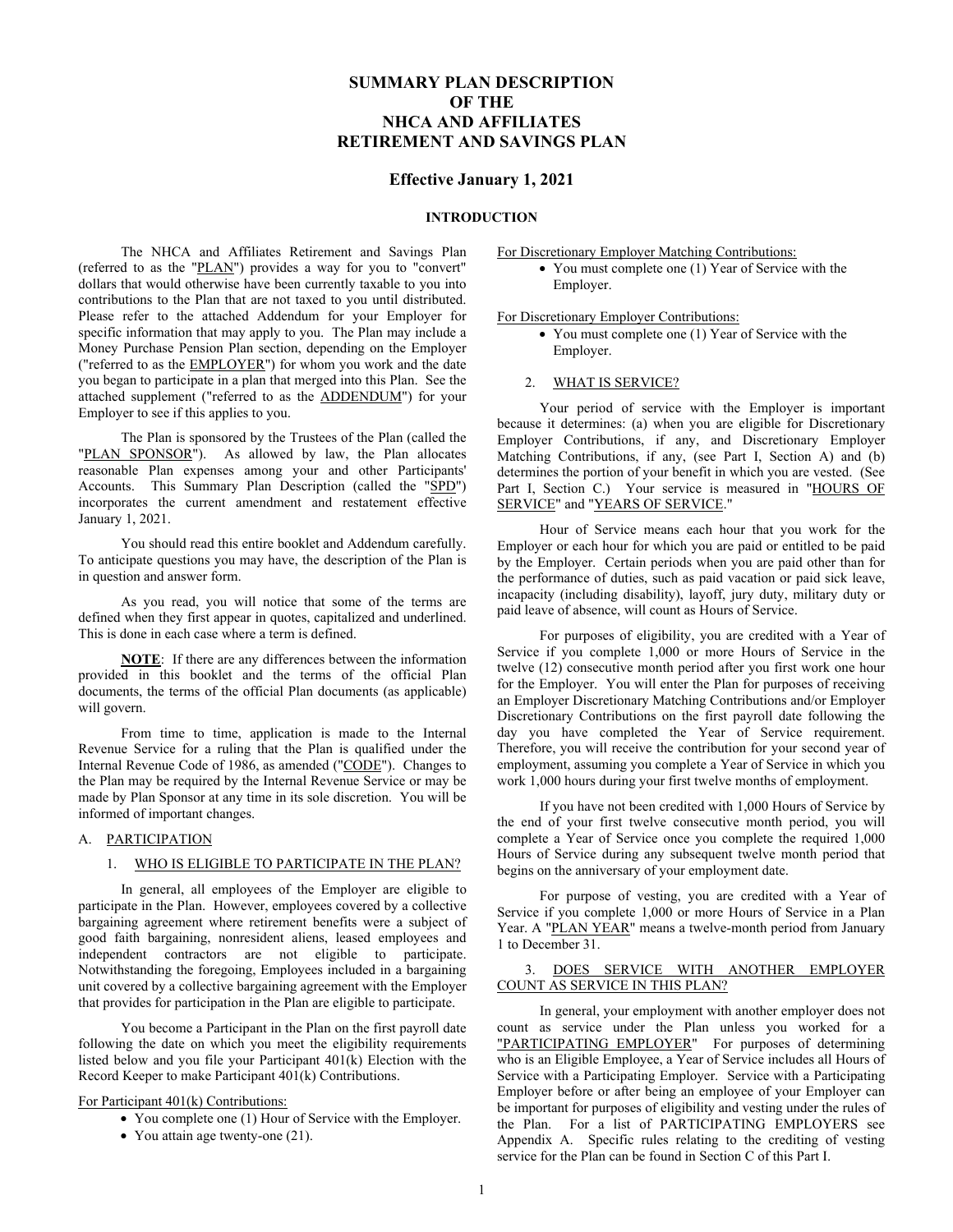If you have any questions about whether you are entitled to any credit for service with any other employer for which you have worked, check with the Record Keeper.

# 4. WHAT IS MY COMPENSATION FOR PURPOSES OF THE PLAN?

"COMPENSATION" has two meanings under the Plan.

For purposes of Participant 401(k) Contributions and Employer Discretionary Matching Contributions, "Compensation" means the total compensation paid to you by the Employer that is included in gross income and required to be reported as wages on your W-2 Form for the Plan Year, including your Participant 401(k) Contributions, Catch-Up Contributions, plus any pre-tax contributions to a "cafeteria plan" under Code Section 125 or to a transportation plan sponsored by the Employer under Code Section 132(f)(4).

For purposes of Employer Discretionary Contributions, "Compensation" means your pay for the calendar year ending within the Plan Year including your Participant 401(k) Contributions, Catch-Up Contributions, plus any pre-tax contributions to a "cafeteria plan" under Code Section 125 or to a transportation plan sponsored by the Employer under Code Section 132(f)(4) but excluding overtime, bonus, shift differential, commissions, cash outs of unused sick time, severance pay and amounts received as deferred compensation and any other special reimbursements or remuneration.

By law the Plan can recognize Compensation up to \$290,000 in 2021. This limit may be adjusted by the Internal Revenue Service for cost of living increases.

#### B. CONTRIBUTIONS

## 1. WHAT CONTRIBUTIONS MAY BE MADE TO THE PLAN?

There are several types of contributions to the Plan:

- •"PARTICIPANT 401(k) CONTRIBUTIONS".
- •"CATCH-UP CONTRIBUTIONS".
- •"EMPLOYER DISCRETIONARY MATCHING CONTRIBUTIONS".
- •"EMPLOYER DISCRETIONARY CONTRIBUTIONS".

WHAT DO I NEED TO DO TO MAKE 401(k) CONTRIBUTIONS?

You may elect to defer a portion of your salary and have that amount contributed by the Employer to the Plan on your behalf. To do so, you must make a Participant 401(k) Election by completing the necessary election forms "PARTICIPANT 401(k) ELECTION" that will be provided to you by the Record Keeper.

# 3. HOW MUCH CAN MY PARTICIPANT 401(k) CONTRIBUTION BE?

The IRS 401(k) dollar limit is \$19,500 in 2021. This limit may be adjusted by the IRS for cost of living increases. Generally, you may elect to contribute a flat dollar amount or a percentage that is at least 1% but no more than 100% of your Compensation, which may not exceed the 401(k) dollar limit. If the plan administrator determines that the limit has been exceeded, the plan administrator will notify you and adjust the amount so that it does not exceed the limit or will return the excess, as the case may be.

Because of rules under the Code, it is possible that certain "HIGHLY-COMPENSATED EMPLOYEES" who elect to contribute a large amount will have to reduce their contribution or receive a refund to meet a test which assures a fair mix of contributions from Participants at a wide range of earnings levels. The contribution limit for a Highly-Compensated Employee is currently capped at 15% of Compensation. For 2021, a Highly-Compensated Employee is generally someone who received Compensation in excess of \$130,000 in the 2020 Plan Year.

# 4. HOW DOES THE CATCH-UP CONTRIBUTION WORK?

If you are at least age fifty (50) or will reach age fifty (50) during the Plan Year and your Participant 401(k) Contributions will exceed either the 401(k) dollar limit (see Question 3 of this Part B) you may elect to defer an additional amount up to a specific dollar limit (\$6,500 in 2021) (called a "Catch-Up Contribution"). This limit may be adjusted each year by the Internal Revenue Service for cost of living increases. The Catch-Up Contribution will be deposited into your Participant 401(k) Account. Catch-Up Contributions will not be matched. If the plan administrator determines that the limit has been exceeded, the plan administrator will notify you and adjust the amount so that it does not exceed the limit or will return the excess, as the case may be.

# 5. HOW ARE PARTICIPANT CONTRIBUTIONS MADE?

The Participant 401(k) and Catch-Up Contributions are made by regular deductions from each paycheck.

#### 6. CAN I STOP PARTICIPANT CONTRIBUTIONS?

You can stop Participant 401(k) Contributions or Catch-Up Contributions at any time. You can later resume your participation, provided that you file the election form with the Record Keeper.

# 7. WHAT ARE THE ADVANTAGES OF PARTICIPANT CONTRIBUTIONS?

One advantage is that you do not pay any current Federal (and in most areas any state or local) income tax on the Participant 401(k) Contribution or Catch-Up Contribution. However, contributions are subject to social security taxes (FICA) and unemployment taxes (FUTA). Another advantage is that you defer paying taxes on the earnings credited to your Participant 401(k) Contributions Account.

No tax is payable on your contributions and the earnings until you receive a distribution from the Plan. Even then, you may be able to defer the tax further by "rolling over" your distribution to an Individual Retirement Account ("IRA") or other qualified plan. If you receive a payment and you do not roll it over, you will be subject to income tax on the payment. (See Question 16 of Part D for more information on rollovers.)

# 8. WHAT ARE THE DISADVANTAGES OF PARTICIPANT 401(k) CONTRIBUTIONS?

Under the law, there are limits on when you can withdraw amounts in your Accounts under the Plan. (See Question 6 of Part D for more information on withdrawals.)

# 9. CAN I INCREASE OR DECREASE MY PARTICIPANT 401(k) CONTRIBUTIONS?

Yes. You can elect to change the amount of your Participant 401(k) Contributions as of the first payroll date following your election, provided you have submitted your election form to the Record Keeper.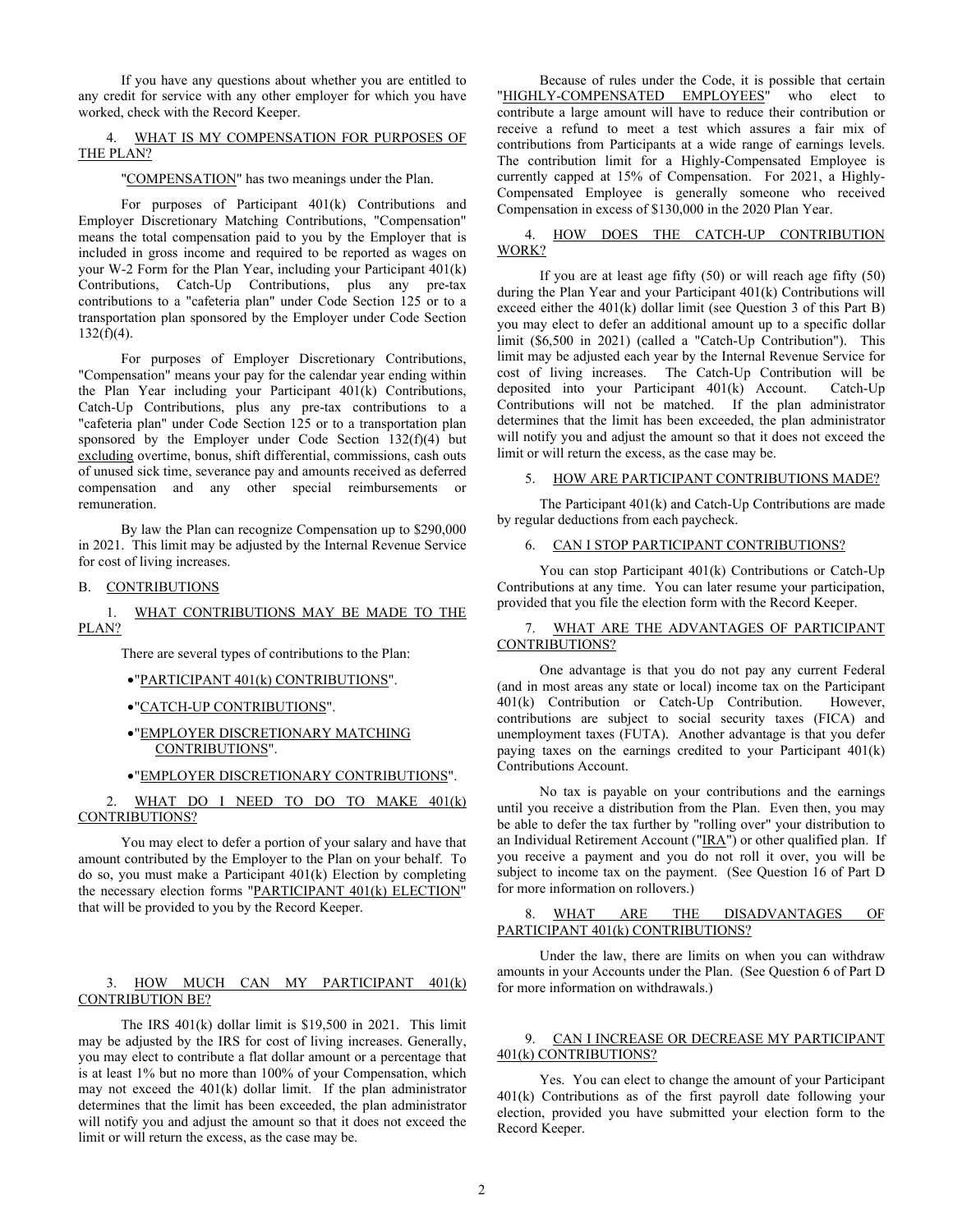## 10. WILL I RECEIVE EMPLOYER DISCRETIONARY MATCHING CONTRIBUTIONS?

The amount of the Employer Discretionary Matching Contribution for the Plan Year, if any, is determined by the Trustees in their sole discretion each year. If an Employer Discretionary Matching Contribution is made, you may only receive an allocation if you are:

- − employed on the last day of the Plan Year;
- − complete 1,000 Hours of Service with the Employer during the Plan Year (special rules for counting 1,000 hours apply if you are transferred to a Related Employer during the Plan Year); and
- − made Participant 401(k) Contributions during the Plan Year.

The Employer Discretionary Matching Contribution, if any, will be made to your Employer Discretionary Matching Contributions Account following the end of the Plan Year.

|  |                 |  |                      |  | 11. DO I HAVE TO MAKE PARTICIPANT 401(k)     |
|--|-----------------|--|----------------------|--|----------------------------------------------|
|  |                 |  |                      |  | CONTRIBUTIONS IN ORDER TO GET THE ADDITIONAL |
|  | <b>EMPLOYER</b> |  | <b>DISCRETIONARY</b> |  | MATCHING                                     |
|  | CONTRIBUTIONS?  |  |                      |  |                                              |

Yes. You do not get an Employer Discretionary Matching Contribution unless you have made Participant 401(k) Contributions.

# 12. WILL I RECEIVE EMPLOYER DISCRETIONARY CONTRIBUTIONS?

The amount of the Employer Discretionary Contribution for the Plan Year, if any, is determined by the Trustees in their sole discretion each year. If a contribution is made, you may receive an allocation if:

- − you are employed on the last day of the Plan Year; and
- you completed 1,000 Hours of Service with the Employer during the Plan Year (special rules for counting 1,000 hours apply if you are transferred to a Related Employer during the Plan Year).

The Employer Discretionary Contribution, if any, will be made to your Employer Discretionary Contributions Account in the calendar year following the end of the applicable Plan Year.

# 13. IS THERE A LIMIT ON THE TOTAL CONTRIBUTIONS TO THE PLAN?

Yes. The total amount of contributions (401(k) Contributions, Employer Discretionary Matching Contributions and Employer Discretionary Contributions) made to the Plan on your behalf for any Plan Year may not exceed the limits imposed by the Internal Revenue Service. The amount allocated to you for a Plan Year cannot exceed the lesser of 100% of your total compensation for the Plan Year or \$58,000 in 2021. This limit may be adjusted from time to time by the Internal Revenue Service for increases in cost of living. If the plan administrator determines that the limit has been exceeded, the plan administrator will notify you and adjust the amount so that it does not exceed the limit or will return the excess, as the case may be.

# 14. IS THERE ANY CIRCUMSTANCE THAT MAY AFFECT THE AMOUNT OF EMPLOYER CONTRIBUTIONS?

Yes. If the Plan is "TOP-HEAVY", the law requires that certain rules will take effect only for the period of time that the Plan remains Top-Heavy. The Plan becomes Top-Heavy if, in any Plan Year, the Account balances of "KEY EMPLOYEES" of the Employer equal more than 60% of the value of all the Plan's assets. Key Employees generally include employees who (i) are officers earning more than \$185,000 in 2021, (ii) own 5% or more of an employer, or (iii) own 1% of an employer and receive Compensation in excess of \$150,000. If the Plan becomes Top-Heavy in any Plan Year, a minimum contribution amount will be guaranteed for any Participant who is not a Key Employee. The minimum contribution amount will be the lesser of 3% of your total Compensation; or the highest percentage of Compensation that is contributed to the Plan for a Key Employee.

# 15. IF I LEAVE TO PERFORM MILITARY SERVICE, AM I ENTITLED TO MAKE UP CONTRIBUTIONS WHEN I RETURN TO EMPLOYMENT?

Under the Uniformed Services Employment and Reemployment Rights Act of 1994 ("USERRA"), you may be entitled to make up certain contributions (and receive certain makeup contributions from the Employer) when you return from USERRA-compliant leave. First, the Employer will contribute to your Employer Discretionary Contributions Account amounts it would have contributed to the Employer Discretionary Contributions Account had you been employed by the Employer during your period of your military service. In addition, you may choose to make any Participant 401(k) Contributions or Catch-Up Contributions you would have made had you remained actively employed. However, your Participant 401(k) Contributions and Catch-Up Contributions will be subject to the limits on contributions which were in place during your period of service. If you do not make up your Participant 401(k) Contributions, you will not be entitled to receive the Employer Discretionary Matching Contributions (if any) attributable to your period of service.

If you choose to make-up your Participation 401(k) Contributions or Catch-Up Contributions, these contributions must be made within certain timeframes. In particular, the repayment period starts on the date of re-employment and continues until the earliest of: (a) the end of the period that is three times the length of your immediate past period of military service, (b) five years or (c) the date that you terminate employment. Contact the Record Keeper for more detailed rules regarding make-up contributions.

## 16. CAN I ROLLOVER BENEFITS FROM ANOTHER PLAN INTO THIS PLAN?

Yes. At any time after your date of hire with the Employer you may transfer (or "ROLLOVER" as it is sometimes called) a benefit from a qualified retirement plan of another employer or an individual retirement account into the Plan. The Record Keeper will establish a "ROLLOVER CONTRIBUTIONS ACCOUNT" for you that will contain any Rollover Contributions made by you to the Plan. If you were previously employed by another employer that participates in this Plan, you will not need to rollover your Account. If your account with your previous employer included any Roth contributions, such amounts are not eligible to be rolled into this Plan.

# C. VESTING

# 1. DOES THE MONEY IN MY ACCOUNTS ALWAYS BELONG TO ME?

The money in your Participant 401(k) Contributions Account (including your Catch-Up Contributions) and Rollover Contributions Account always belongs to you and it cannot be forfeited.

Refer to the attached Addendum for your Employer for the vesting schedule of all other Accounts. A Participant's Vested Percentage will be determined based on all Hours of Service with any Participating Employer.

For vesting purposes, you will have a One-Year Break in Service if you complete less than 501 Hours of Service during a Plan Year. If you are absent from work for certain approved unpaid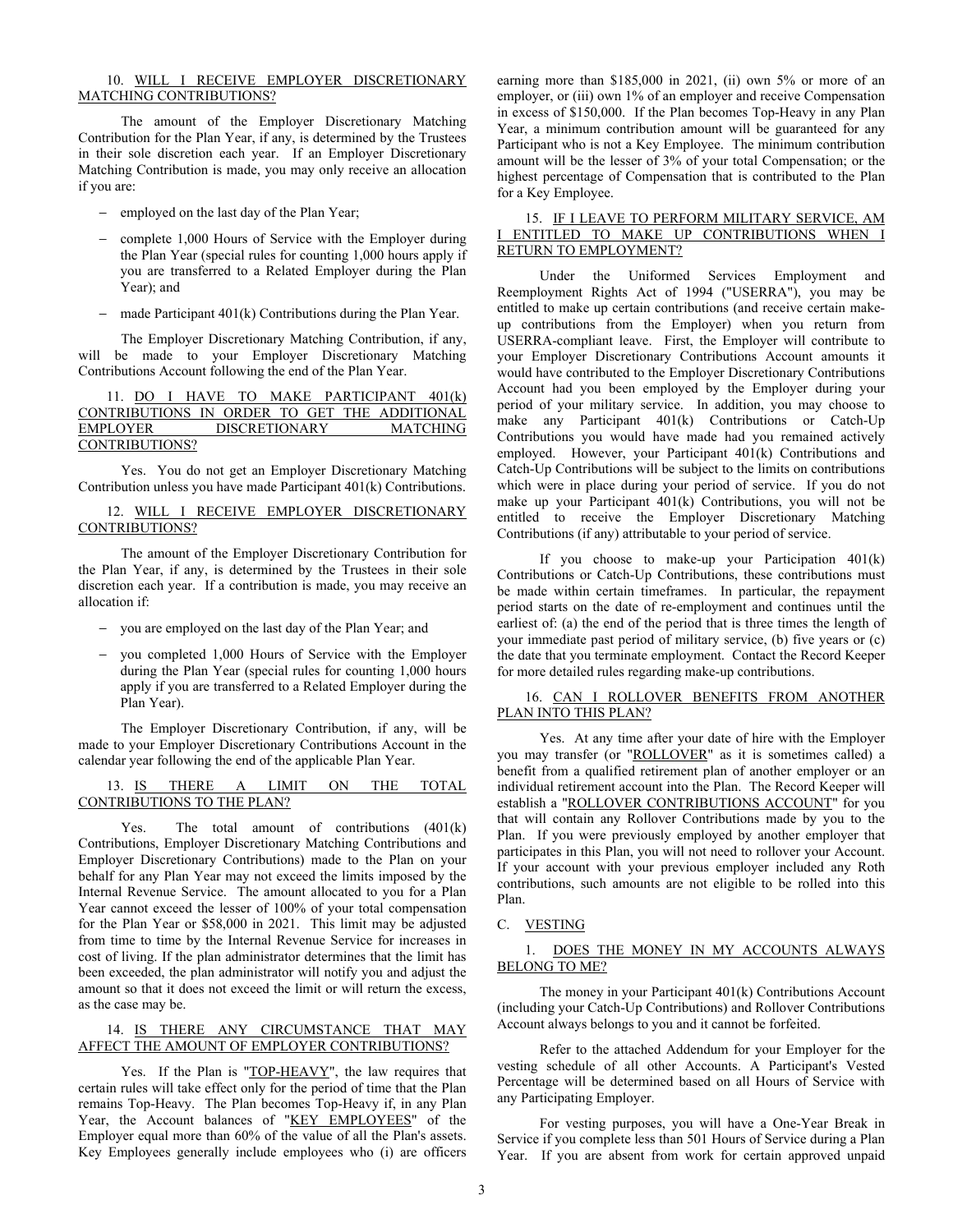leaves, such as maternity or paternity leave or unpaid leave covered by the Family and Medical Leave Act of 1993, you may be credited with up to 501 Hours of Service to prevent a One-Year Break in Service.

You will always become 100% vested in your Employer Discretionary Contributions Account and Employer Discretionary Matching Contributions Account if (i) you terminate on or after your normal retirement age (65), (ii) you die while you are still employed, (iii) you become Disabled while you are still employed or (iv) the Plan is terminated.

If the vesting schedule is amended, Participants who have completed at least three (3) Years of Service will have the right to elect to have their vesting percentage determined under the previous vesting schedule.

# 2. WHAT HAPPENS IF I LEAVE BEFORE I AM 100% VESTED IN MY ACCOUNTS?

If you stop working for the Employer before you are 100% vested in your Employer Discretionary Contributions Account and Employer Discretionary Matching Contributions Account, you are only entitled to receive your vested percentage in those Accounts. Any amounts remaining in those Accounts which are not vested following FIVE (5) consecutive "ONE-YEAR BREAKS IN SERVICE" will be forfeited on the earlier of:

- (a) the date you receive a distribution of your entire vested Accounts; or
- (b) the date you incur five consecutive One-Year Breaks in Service.

If you received a distribution of your entire vested Accounts, and are reemployed prior to incurring five consecutive One-Year Breaks in Service, you may repay this distribution to the Plan within five years from your date of reemployment, or, if earlier, before you incur five consecutive One-Year Breaks in Service. If you repay the entire amount of the distribution, the Employer will restore your Accounts with the amounts that were forfeited.

All forfeitures in a Plan Year may be used to pay Plan administrative expenses, be used as a Qualified Non-Elective Contribution, or be used to reduce future Employer Contributions in the year in which they occurred or the immediately succeeding Plan Year, as determined by the Trustees.

# 3. WHAT HAPPENS IF I LEAVE TO PERFORM SERVICE IN THE MILITARY?

If you leave employment to perform USERRA-compliant service in the uniform services, the period of time in which you served in the military may be counted for purposes of your eligibility to participate in the Plan, vesting and contributions. In order to receive credit for the period of time in which you served, you generally must return to work within the following timeframes:

- (a) If the period of your service was less than 31 days, you must report back to work not later than the beginning of the first day following the completion of your service;
- (b) If the period of your service was more than 30 days but less than 181 days, you must submit an application for reemployment within 14 days after completing service; or
- (c) If the period of your service was more than 180 days, you must submit an application for reemployment within 90 days after completing service.

(See Question 15 of Part B for more information regarding your rights after your return from the military.)

# D. PAYMENT OF PLAN BENEFITS

# 1. WHAT IS MY BENEFIT UNDER THE PLAN?

Your benefit under the Plan will depend upon the value of your Accounts on the "VALUATION DATE" coincident with or immediately preceding the date of distribution. Accounts are valued each day the financial markets are open.

# 2. HOW WILL MY BENEFIT BE PAID?

Your Plan benefit will be paid to you in the form of a lump sum payment upon your application and consent. A "LUMP SUM PAYMENT" means that you receive your entire Plan benefit in a single cash payment. However, you may roll over your lump sum payment. (See Question 16 of this Part D for more information regarding your rollover option.)

## 3. WHEN MAY I RECEIVE A DISTRIBUTION FROM THE PLAN?

You may receive a distribution from the Plan as soon as practicable after the date of your termination of employment with the Employer and any other employer that participates in the Plan. You (or your beneficiary in the event of your death) may also receive a distribution from the Plan upon your attainment of age 59½, death, disability or financial hardship. Each of these distribution events are discussed more fully below.

# 4. WHAT HAPPENS IF I DIE?

If you die before you receive your benefit, the amount in your Plan Accounts is then payable in a Lump Sum to your "BENEFICIARY".

If you are not married, you may name anyone as your Beneficiary, or change your Beneficiary at any time on a form provided for that purpose. If you are married, you must name your spouse as Beneficiary unless your spouse consents before a notary public in writing to the selection of another Beneficiary. If you die without having named a Beneficiary, or if you named a Beneficiary but he or she predeceased you, the Beneficiary will be your spouse, if then living or, if you have no surviving spouse, distribution will be made to your surviving children in equal shares. If you have no children, your Beneficiary will be your estate.

# 5. WHAT HAPPENS IF I BECOME DISABLED?

If you become disabled, you will become 100% vested in your Plan Accounts and you will have a right to receive a distribution from the Plan. You are considered "DISABLED" if you have a medically determinable physical or mental condition or injury that results in your being qualified for benefits under the Federal Social Security Act, (whether or not you actually receive such benefits).

# 6. WHEN MAY I WITHDRAW FUNDS FROM MY ACCOUNTS WHILE I AM EMPLOYED?

Prior to age fifty-nine and one half (59½), you may withdraw money from your Rollover Contributions Account on the Valuation Date following a written request to the Record Keeper. In addition, prior to age fifty-nine and one half (59½), you may withdraw all or a portion of your Participant 401(k) Contributions Account while you are still working only if you are Disabled or you suffer a financial hardship. However, no income that has been earned in your Participant 401(k) Contributions Account may be withdrawn. You will owe ordinary income tax on the amount of the withdrawal. In addition, you may also owe a 10% penalty on an early distribution if you are under 59½ when you file your annual income tax return.

After age 59½, you may withdraw all or part of your Participant 401(k) Contributions Account and the vested portion of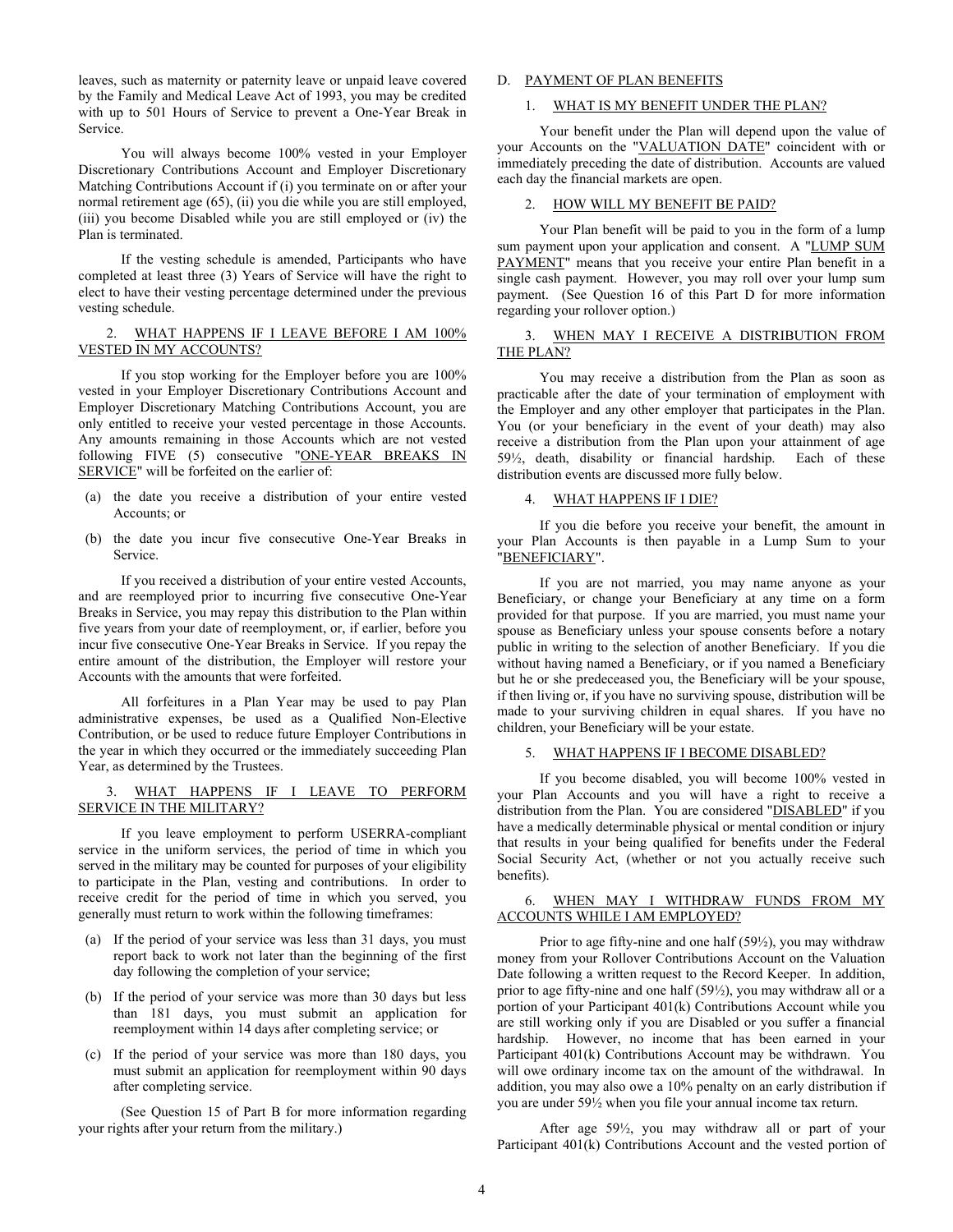your Employer Discretionary Contributions Account and Employer Discretionary Matching Contributions Account, regardless of your employment status.

If you would like to make a withdrawal, please contact the Record Keeper for more information.

# 7. MAY I RECEIVE A LOAN FROM THE PLAN?

Yes. If you are employed by the Employer, you may borrow an amount not exceeding one-half of the sum of the balances in your Rollover Contributions Account and your Participant 401(k) Contributions Account (including Catch-Up Contributions) plus, one-half of the vested portion of your Employer Discretionary Contributions Account and Employer Discretionary Matching Contributions Account (not including the Employer Pension Contributions Account), but no more than \$50,000, (reduced by the excess, if any, of the highest outstanding balance of the loans from the Plan during the one year period ending on the day before the date of the loan, over the outstanding balance of loans from the Plan to the Participant on the date of the loan). If you have an outstanding loan with your previous employer and if such loan was taken in whole or in part from Roth contributions, then such outstanding loan is not eligible to be rolled into this Plan.

You may only have one loan outstanding at a time and you will not be granted more than one loan per Plan Year. The minimum loan amount is \$1,000. Loans must be repaid in equal installments at least quarterly. However, loan payments will be suspended during military service for such period as may apply under applicable rules. The loan will bear a reasonable rate of interest which will not be less than the prevailing prime lending rate in effect at a commercial bank selected by the Trustees. Any loan, other than a loan used to acquire your principal residence, must be repaid within five years. The loan will become due upon your termination of employment. A Participant may prepay a loan in full at any time without penalty. However, if you default on a loan you will be deemed to receive an early distribution and you may incur a 10% penalty in addition to ordinary income tax. You should consult your financial/tax adviser with specific questions about your personal situation if you are considering a loan. Please contact the Record Keeper for more information.

There is a one-time \$75 set up fee and a \$12.00 quarterly maintenance fee (subject to change), which will be deducted from your Account for the loan.

#### 8. CAN I MAKE A HARDSHIP WITHDRAWAL?

You may make a hardship withdrawal from your Participant 401(k) Contributions Account Election including earnings thereon and Qualified Nonelective Contribution Account. To make a hardship withdrawal, you must be able to show that you are suffering an immediate and heavy financial hardship. Circumstances that qualify as an immediate and heavy financial hardship are:

- (a) expenses for medical care that would be deductible under Section 213 of the Code that is incurred by you, your spouse, tax dependent, or your primary beneficiary under the plan;
- (b) costs related to the purchase of your principal residence (does not include mortgage payments);
- (c) tuition, educational fees, and room and board expenses for up to the next twelve months of post-secondary education for you, your spouse, tax-dependent or your primary beneficiary under the plan;
- (d) payments necessary to prevent your eviction from your principal residence or foreclosure on the mortgage of your principal residence;
- (e) payments for burial or funeral expenses for your deceased parent, spouse, child or tax-dependent, or primary beneficiary under the plan;
- (f) expenses for the repair of damage to your principal residence that would qualify for the casualty deduction under Section 165 of the Code (determined without regard to whether the loss exceeds 10% of adjusted gross income and even if the loss is not incurred from a federally declared disaster area);
- (g) expenses and losses (including loss of income) incurred by you on account of a disaster declared by FEMA if your principal residence or your principal place of employment at the time of the disaster was located in an area designated by FEMA for assistance; or
- (h) such other immediate and heavy financial emergency as determined under the Code.

In addition, the hardship distribution must be necessary to satisfy your immediate and heavy financial hardship, which will be deemed satisfied if you have (i) withdrawn all available distributions under plan maintained by your employer, (ii) the amount of the hardship distribution is not greater than the amount of your financial hardship (including amounts necessary to pay any taxes or penalties reasonably anticipated to result from the withdrawal) and (iii) you represent in writing to the Administrator that you have insufficient cash or liquid assets to satisfy your financial need. Prior to 2019, you were subject to a six (6) months' salary deferral suspension following a hardship withdrawal and you were required to first obtain all distributions or loans available under the Plan.

There is a fee that will be deducted from your Account for the hardship withdrawal –it is currently \$80 for the hardship withdrawal service and \$50 for the distribution (subject to change). You should consult your financial/tax adviser with specific questions about your personal situation if you are considering a withdrawal from your Participant 401(k) Contributions Account. Please contact the Record Keeper for more information.

# 9. WHAT IS A MANDATORY SMALL SUM CASH OUT AND WHAT IS AN AUTOMATIC ROLLOVER IRA?

If your vested portion of your Account is valued at \$5,000 or less on your termination date, your Account will be "cashed out" by distributing the vested portion of your Account through a direct rollover to an IRA as soon as reasonably practicable following the date you terminate employment. The Administrator will notify you of the cashout rules and give you the opportunity to elect whether to (1) receive payment directly by check or (2) have the payment rolled over directly to the IRA or other eligible plan that you select. If you do not make an election within the period prescribed by the Administrator, tax rules require that your Account be rolled over directly to an IRA maintained by a provider selected by your Employer (an "automatic rollover IRA"). You are the beneficial owner of any automatic rollover IRA established for you. The automatic rollover IRA must initially be invested in products that are designed to preserve principal (the amount of the initial investment) and provide a reasonable rate of return, consistent with retaining liquidity (so that you can change investments readily). Examples of this kind of investment product are money market funds and certificates of deposit. As the IRA owner, you will be able to change your future investments. All fees and expenses of maintaining the automatic rollover IRA will be paid directly from your IRA. For more information regarding automatic rollover IRAs, contact the Administrator at the telephone number and address shown at the beginning of this booklet.

If the vested portion of your Account is \$1,000 or less, your Account will be "cashed out" by distributing the vested portion of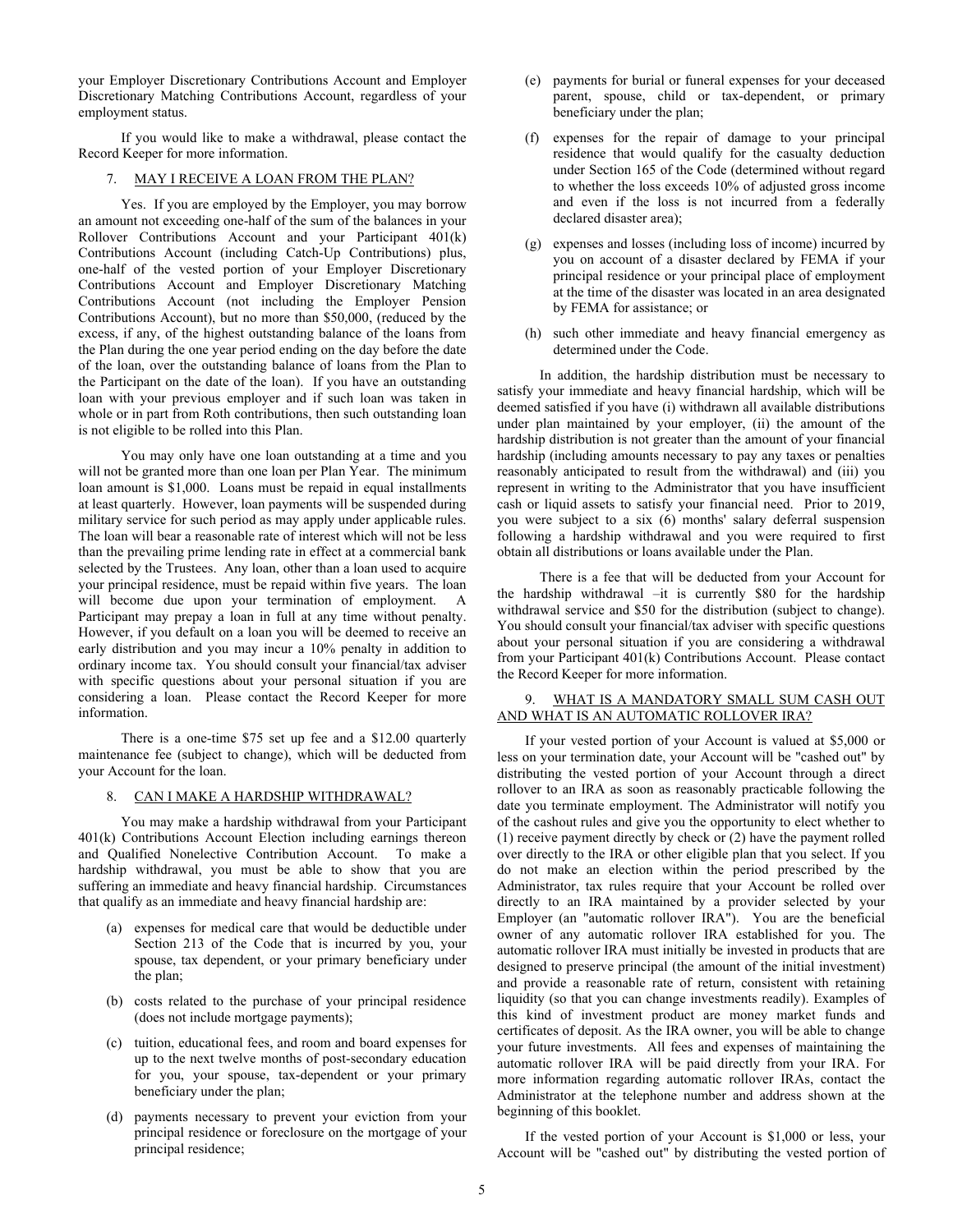your Account in a check to you as soon as reasonably practicable following the date you terminate employment, even if you do not consent to the distribution.

If the vested portion of your Account is more than \$5,000 on your termination date, distribution of your Account cannot be made before your Normal Retirement Date without your written consent.

# 10. WHEN AM I REQUIRED TO RECEIVE DISTRIBUTIONS FROM THE PLAN?

There are rules which require that certain minimum distributions be made from the Plan if you continue to work for the Employer after your normal retirement age (65). Distributions are required to begin no later than the later of the (i) April 1st following the end of the calendar year in which you reach age 70½ or (ii) April 1st following the calendar year in which you retire. Distributions to a 5% owner are required to begin no later than the April 1st following the end of the year in which he or she reaches age 70½, regardless of continued employment. If you commence payments after the deadline, federal tax law imposes a 50 percent excise tax on the difference between the amount of benefit payments required by law to be distributed and the amount actually distributed if the distributed amount is less than the required minimum amount. You have an obligation to request your distributions timely.

# 11. AM I ENTITLED TO A DISTRIBUTION IF I TRANSFER TO A PARTICIPATING EMPLOYER?

No. If you terminate your employment with the Employer and immediately go to work for another employer that is a Participating Employer (see Appendix A), you may not receive a distribution of your vested benefits from the Plan.

## 12. WHAT ARE THE TAX CONSEQUENCES OF A PLAN DISTRIBUTION?

Generally, distributions are subject to ordinary income tax.

Please keep in mind that under current tax law, withdrawals received before you are age 59½ are generally subject to a 10 percent penalty tax, in addition to ordinary income tax. The additional 10% tax does not apply to your payment under certain circumstances such as if it is (i) paid to you after reaching age fiftynine and one half (59½); (ii) paid to you because you separate from service with the Employer on or after you reach age fifty-five (55); (iii) paid because you retire due to disability or death; (iv) paid to you as equal (or almost equal) payments over your life or life expectancy (and, if appropriate, your beneficiary's life or life expectancy); (v) paid directly to the government to satisfy a federal tax levy; (vi) paid to an alternate payee under a Qualified Domestic Relations Order; or (vii) used to pay medical expenses which would otherwise be deductible. There are other exceptions to the penalty so check with the Record Keeper if you have any questions.

In the event you receive a single lump sum distribution or installment payments for a period of less than ten (10) years, all or a part of your distribution is eligible for "DIRECT ROLLOVER". This means that your distribution can be paid directly from the Plan to the qualified retirement plan of another employer that accepts rollovers, an IRA, a Roth IRA, an individual retirement annuity, a Section 403(b) tax-sheltered annuity or a governmental Section 457 plan. This also applies in the case of a distribution to a surviving spouse or to a spouse or former spouse who is an alternate payee under a Qualified Domestic Relations Order. A non-spouse beneficiary may roll an eligible rollover distribution in a direct trustee-to-trustee transfer into an IRA or Roth IRA that is established on behalf of the non-spouse beneficiary and treated as an inherited IRA. Single lump sum distributions or installment payments for a period of less than ten (10) years) which do not amount to \$200 or more in a single year cannot be paid in a Direct Rollover and are

generally subject to automatic Federal income tax withholding of 20%.

You should check with your accountant or tax advisor for advice regarding distributions and specific transactions that best suit your situation.

## E. INVESTMENTS

## 1. HOW ARE THE ASSETS OF THE PLAN INVESTED?

The Plan is intended to be an individually directed account plan under Section 404(c) of ERISA. If the requirements of Section 404(c) of ERISA are satisfied, then the Trustees of the Plan will not have any liability to you under ERISA for any investment losses that are the direct and necessary result of instructions given by you.

Amounts contributed to the Plan are held by the "TRUSTEES" in the trust established under the Plan. Assets attributable to Employer Discretionary Contributions, Employer Pension Contributions, Participant 401(k) Contributions, Catch-Up Contributions, Employer Discretionary Matching Contributions and Rollover Contributions are invested by each Participant. You will have a choice from among a number of different investment funds in which to invest your Accounts. The investment funds each have different investment objectives. You will be given additional information on the funds available under the Plan by the Record Keeper. You will be given an investment election form that allows you to direct the allocation of contributions to these Accounts. You can transfer your previously invested money between the funds and change how your future contributions are invested at any time. The Record Keeper will provide you with additional information on how and when these changes can be made.

If you do not make an investment election, contributions will be automatically directed to the qualified default investment account (QDIA) as established by the Plan in accordance with legal requirements under Section 404(a)(5) of ERISA and the regulations thereunder. Presently, the QDIA fund under the Plan is the Vanguard Target Retirement Fund, that applies based on your current age and when you will reach your Normal Retirement Date. The QDIA fund is subject to change. Please refer to the fund fact sheets for performance and fee information.

You will be provided with the details of the various investment alternatives available to you. In addition, you have the right to be provided with the following information upon your request:

- (a) a description of the annual operating expenses borne by investment alternatives, such as investment management fees;
- (b) copies of any prospectuses, financial statements and reports and other information furnished to the Plan relating to an investment alternative;
- (c) a listing of the assets comprising the portfolio of an investment alternative that holds "Plan assets," the value of such assets, and, in the case of fixed-rate investment contracts issued by a bank, the name of the issuer of the contract, the term of the contract and the rate of return on the contract;
- (d) information concerning the value of shares or units in the investment alternatives available to Participants, as well as information concerning the past and current investment performance of the alternatives; and
- (e) information concerning the value of shares or units in investment alternatives held in your Accounts. The frequency of requests pertaining to Account balance information will be determined by the Trustees.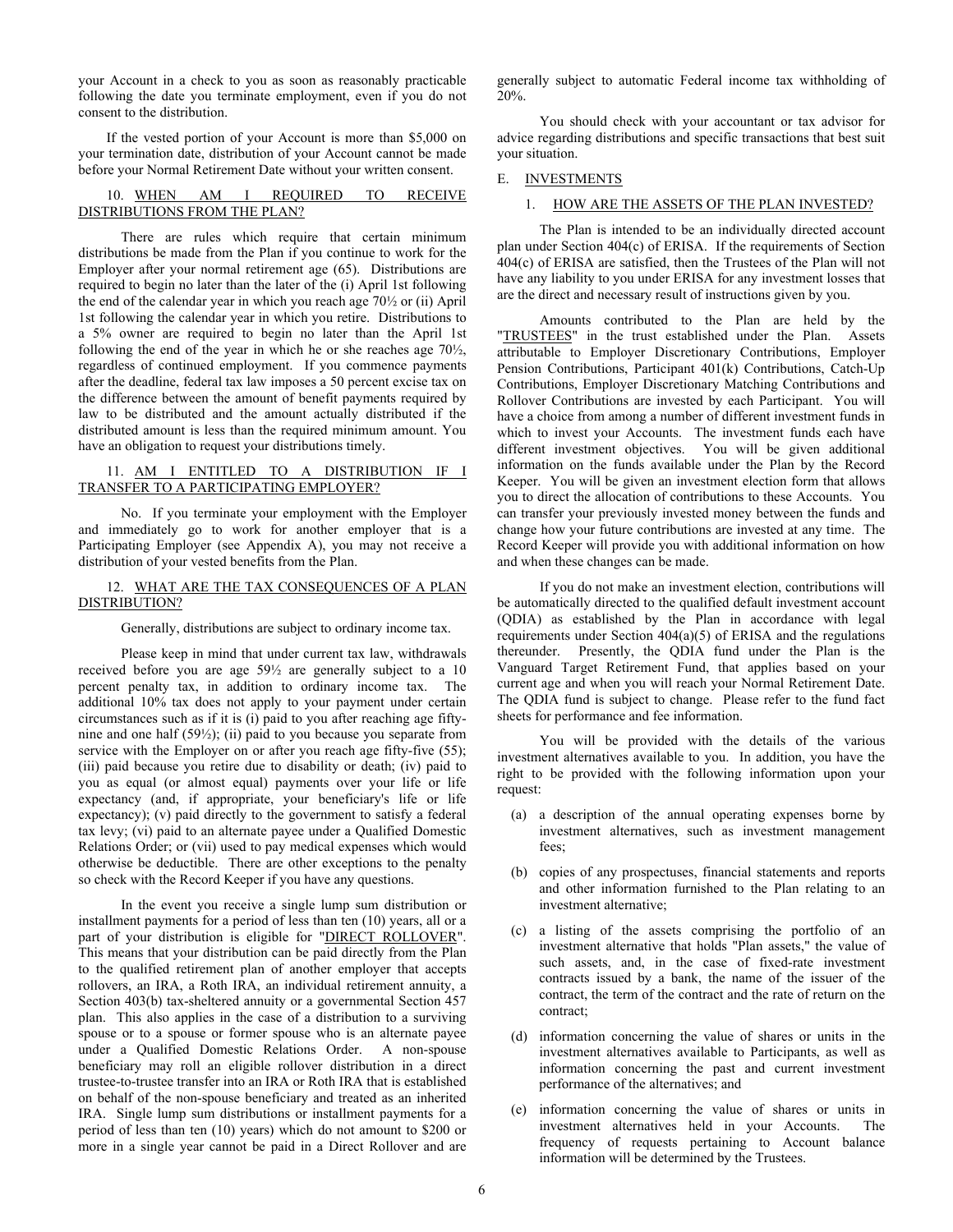You may address your requests for any information to the Trustees or the Record Keeper. If you are not provided with the information, contact the Record Keeper.

2. HOW IS THE VALUE OF MY ACCOUNTS DETERMINED?

The value of your Accounts under the Plan can change depending on several factors which include:

- (a) contributions made to the Accounts;
- (b) increases or decreases in the market value of your Accounts based on investment performance; and
- (c) reductions to pay for reasonable Plan expenses.

The value of different investments may go down as well as up and the value of your Accounts will vary accordingly.

You will receive quarterly statements about the value of all your Accounts.

#### F. BENEFIT CLAIMS PROCEDURE

At some time you, your Beneficiary or some other person may not agree about a benefit under the Plan. The person who disagrees about the benefit is called the "CLAIMANT". In that case, the Plan allows the Claimant to file an application for review of the issue with the Plan, on a form provided for that purpose.

If a claim for benefits is denied in whole or in part, the Claimant will be given notice of this decision, either in writing or electronically, within a reasonable period of time following such denial. In no event will such notice be provided later than 90 days after receipt of the claim by the Plan, unless special circumstances exist which require an extension of the time limit. (In the event that special circumstances require more time, this 90-day period may be extended an additional 90 days. In such case, the Plan will so notify the Claimant in writing before the expiration of the original 90-day period, will explain the special circumstances and will indicate the date by which he or she expects to render a final decision.)

The notice that the claim has been denied in whole or in part will inform the Claimant of the following:

- 1. the specific reasons for denial of the claim;
- 2. reference to the particular provisions of the Plan upon which denial of the claim is based;
- 3. a description of any additional material or information necessary to perfect the claim and an explanation as to why such material or information is necessary;
- 4. the necessary steps to appeal the decision; and
- 5. the right of the Claimant to bring a civil action under Section 502(a) of ERISA following an adverse determination on appeal.

If a claim is denied, in whole or in part, and the Claimant disagrees with the decision, the Claimant (or the Claimant's authorized representative) may appeal the denial. A request for review must be made in writing to the Plan within 60 days after receipt by the Claimant of written notification of the denial by first class mail.

On review, the Claimant (or the Claimant's authorized representative) may submit written comments, documents, records and other information relating to your claim. In addition, the Claimant will be provided, upon request and free of charge, reasonable access to, and copies of, all documents, records and other information relevant to the claim for benefits. The review will take

into account all comments, documents, records and other information the Claimant submits relating to his or her claim.

The Claimant will receive the decision in writing within 60 days of the request for review. In special cases, the Claimant may not receive a decision for an additional 60 days if a decision will be delayed. The extension notice will set forth the special circumstances requiring the extension of time and the date by which the plan administrator expects to render a determination on review. If the period for review is extended because the Claimant fails to provide necessary information, the period for review will not continue to run from the date the notice of extension is sent to the Claimant until the Claimant responds to the request for additional information.

The review will take into account all comments, documents, records and other information submitted by the Claimant relating to the claim, without regard to whether such information was submitted or considered in the initial determination. The Plan will provide the Claimant with a written notice of the decision on review. If the claim is denied, in whole or in part, this notice will set forth:

- 1. the specific reason for the denial;
- 2. specific references to the Plan provisions upon which the denial is based;
- 3. a statement that the Claimant is entitled to receive, upon request and free of charge, reasonable access to and copies of all relevant documents; and
- 4. a statement describing any voluntary appeal procedures, including a statement of your right to bring an action under Section 502(a) of ERISA.

The Claimant may appoint a representative to act on his or her behalf with respect to a claim under the Plan.

Prior to the decision on review of the claim, any adverse decision on the claim may not be considered final and binding. Therefore, a claim cannot be considered denied and may not be subject to challenge in court until the claim is denied upon review. In addition, under no circumstances may any legal action be commenced or maintained against the Plan, the Employer or the Plan more than two (2) years after the Plan's written decision on review of the claim is furnished.

#### G. ELECTRONIC COMMUNICATIONS

This Summary Plan Description and other important Plan information may be delivered to you through electronic means. This Summary Plan Description contains important information concerning the rights and benefits of your Plan. If you receive this Summary Plan Description (or any other Plan information) through electronic means you are entitled to request a paper copy of this document, free of charge, from the plan administrator. The electronic version of this document contains substantially the same style, format and content as the paper version.

#### H. CONTACT INFORMATION

You have an obligation to keep your contact information up to date at any time while employed or thereafter. If you change your name, or change your address, you must inform the Human Resources Department of your new contact information.

#### I. PENSION BENEFIT GUARANTY CORPORATION

Benefits under the Plan are not insured by the Pension Benefit Guaranty Corporation. The Pension Benefit Guaranty Corporation does not insure individual account plans, such as the Plan.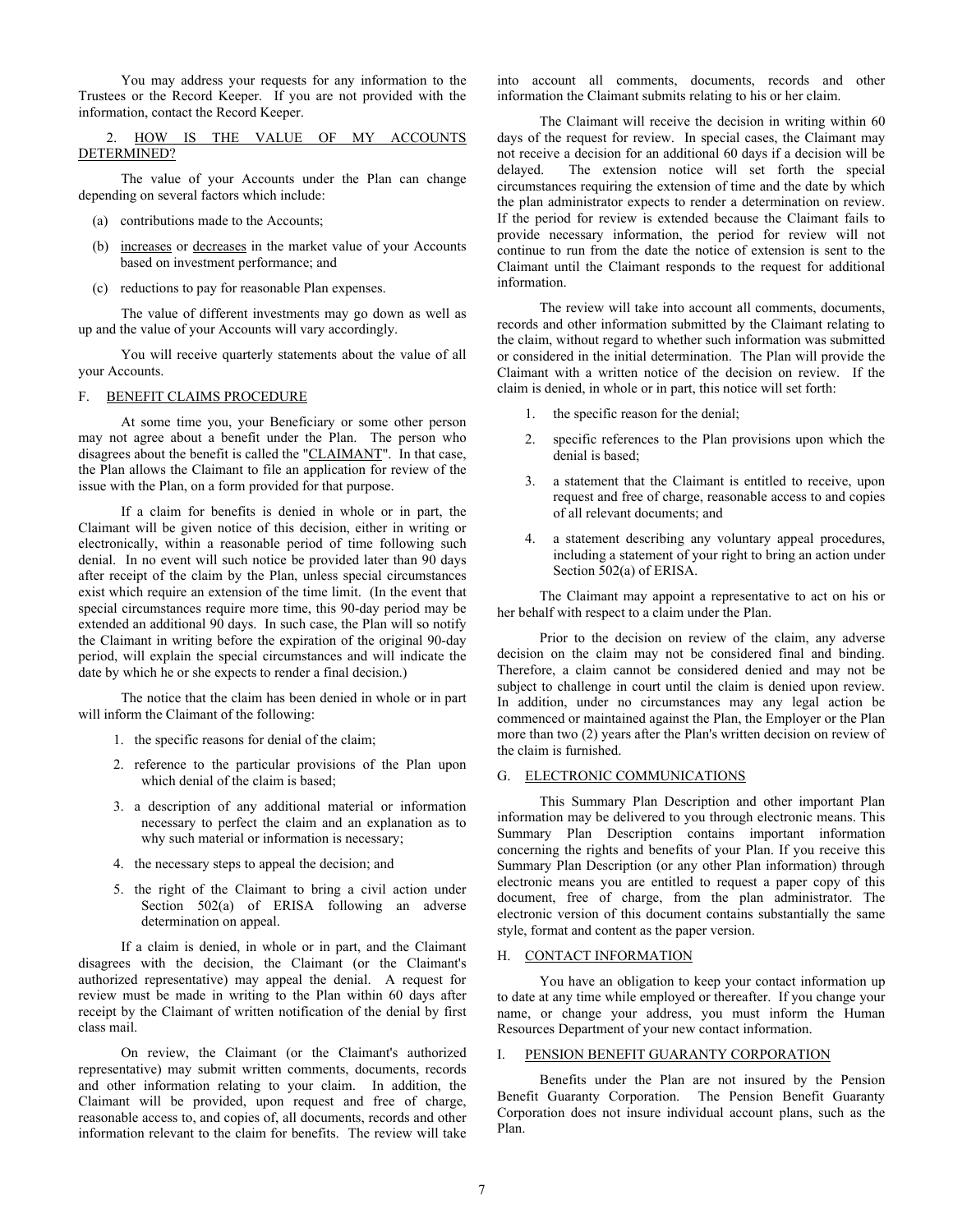# J. ERISA RIGHTS

Each Participant in the Plan is entitled to certain rights and protections under ERISA. ERISA provides that all Plan Participants are entitled to the following rights:

1. You may examine, without charge, all plan documents at the office of the Employer. These plan documents are the Plan itself, the Summary Plan Description and investment advisory contracts, if any. In addition, you may also examine copies of all documents filed by the Plan with the United States Department of Labor, including a copy of the latest annual report (Form 5500 Series).

2. You may obtain upon written request to the Plan, copies of documents governing the operation of the Plan, including copies of the latest annual report (Form 5500 Series) and summary plan description. A reasonable charge may be made for these copies.

3. You will receive a summary of the Plan's annual financial report. The plan administrator is required by law to furnish each Participant with a copy of this summary annual report without charge.

4. You are entitled to obtain a statement telling you whether you have a right to receive benefits under the Plan and if so, what benefits would be at normal retirement age (65) if you stop working under the Plan now. If you do not have a right to a benefit, the statement will tell you how many more years you have to work to get a right to a benefit. This statement is not required to be given more than once a year. It will be distributed automatically and free of charge.

In addition to creating rights for Participants, ERISA imposes obligations upon the persons who are responsible for the operation of the Plan. These persons are referred to as "fiduciaries" in the law. Fiduciaries must act solely in the interest of the Participants and must exercise prudence in the performance of their Plan duties.

You may not be fired or discriminated against to prevent you from obtaining you benefits under the Plan or from exercising your rights under ERISA.

If your claim for a benefit under the Plan is denied in whole or in part, you must receive a written explanation of the reason for the denial. You have the right to have the claim reviewed and reconsidered. (See Part A above.)

Under ERISA, there are steps you can take to enforce the above rights. For instance, if you requests materials from the Plan in writing, and if you do not receive them within thirty (30) days, you may file suit in a Federal court. In such a case, the court may require the plan administrator to provide the materials and to pay up to \$110 a day until you receive the materials, unless they were not sent because of reasons beyond the control of the plan administrator. If you have a claim for benefits which is denied or ignored, in whole or in part, you may file suit in a Federal or state court. If it should happen that Plan fiduciaries misuse the Plan's money, or if you are discriminated against for asserting your rights, you may seek assistance from the United States Department of Labor, or you may file suit in a Federal court. The court will decide who should pay court costs and legal fees. If you are successful, the court may order the person he or she has sued to pay these costs and fees. If you lose, the court may order you to pay these costs and fees.

If you have any questions about the Plan, you should contact the plan administrator. If you have any questions about this statement or your rights under ERISA, you should contact the Administrator of the nearest office of the Employee Benefits Security Administration, United States Department of Labor, listed in the telephone directory, or the Division of Technical Assistance

and Inquiries, Employee Benefits Security Administration, United States Department of Labor, 200 Constitution Avenue, N.W., Washington, D.C. 20210. You may also obtain certain publications about your rights and responsibilities under ERISA by calling the Publication hotline of the Employee Benefits Security Administration.

# K. MAXIMUM CONTRIBUTIONS AND BENEFITS

Certain limitations on the amount of contributions under the Plan are imposed under the Code. These limitations normally would apply only to the highest paid employees of the Employer. They are subject to periodic changes by the Internal Revenue Service. Specific information about these limitations is available from the Plan.

# L. LOSS OR DENIAL OF BENEFITS

You cannot lose your right to the vested amounts in your Plan Accounts.

# M. NON-ASSIGNMENT OF BENEFITS

You may not assign the benefits provided for you by the Plan, nor are these benefits subject to the claims of any creditor, unless otherwise provided by law. One exception to this rule is the "QUALIFIED DOMESTIC RELATIONS ORDER". A Qualified Domestic Relation Order is defined as a judgment, decree or court order (including approval of a property settlement agreement), which relates to child support, alimony payments or marital property rights of a spouse, former spouse, child or other dependent of a Participant. To be binding, a Qualified Domestic Relations Order must specify certain required legal information and cannot alter the amount or form of Plan benefits. You may obtain at no charge, a copy of the Plan's QDRO Procedures by contacting the Record Keeper. There are fees applied to your Account for reviewing and processing a QDRO.

# N. RIGHTS TO EMPLOYMENT

Please note that nothing in this booklet implies a contract of employment. The existence of the Plan does not affect the employment rights of any employee or the rights of the Employer to discharge an employee.

# O. FUTURE OF THE PLAN

While the Plan Sponsor hopes and expects to continue the Plan indefinitely, it reserves the right to terminate, discontinue making contributions to, amend or modify the Plan at any time. The Employer may terminate the Plan with respect to its employees at any time or discontinue its contributions to the Plan at any time.

# P. ADMINISTRATION

The Plan shall be administered by the Trustees. The Trustees have overall responsibility for the administration of the Plan. This includes keeping Plan records, calculating Plan benefits, directing benefit payments, interpreting the Plan in its sole discretion, and issuing rules and forms. The Trustees may delegate certain of their functions.

The Trustees have the exclusive right, power and authority, in its sole and absolute discretion, to administer, apply and interpret the Plan and any other Plan documents and to decide all matters arising in connection with the operation, administration or application of the Plan. This includes, but is not limited to, the following:

Take all actions and make all decisions with respect to eligibility for, and the amount of, benefits payable under the Plan;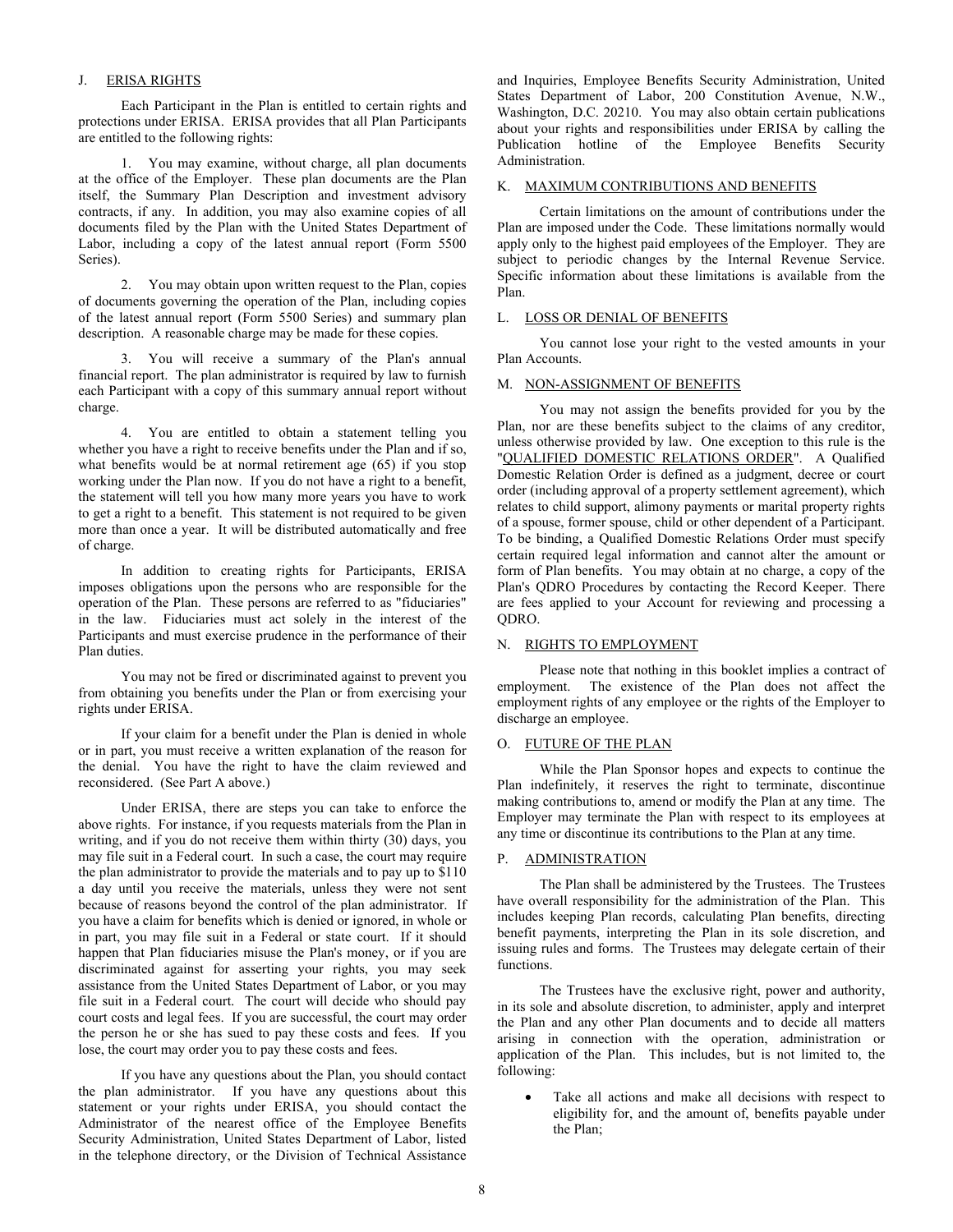- Formulate, interpret and apply rules, regulations and policies necessary to administer the Plan in accordance with its terms;
- Decide questions, including legal or factual questions, relating to the calculation and payment of benefits under the Plan;
- Resolve and/or clarify any ambiguities, inconsistencies and omissions arising under the Plan or other Plan documents; and
- Process, and approve or deny, benefit claims and rule on any benefit exclusions and determine the standard of proof in any case.

All determinations and interpretations made by the Trustees with respect to any matter arising under the Plan including factual determinations and any other Plan documents shall be final, conclusive and binding on all affected individuals claiming benefits under the Plan. The Trustees may delegate any other such duties or powers as it deems necessary to carry out the administration of the Plan.

# Q. WHO PAYS FOR THE PLAN?

Your Employer pays for all contributions to your Employer Contributions under the Plan. Each investment alternative incurs management fees and expenses. These fees and expenses are deducted from the investment return of each investment alternative. The fees and expenses associated with an investment option are only one of several factors that you should consider when making investment decisions for your Account. The cumulative effect of fees and expenses can substantially reduce the growth, if any, of a retirement account, or increase the losses, if any, of a retirement account. For an example demonstrating the long-term effect of fees and expenses on a retirement account, you can visit the Employee Benefit Security Administration's website at http://www.dol.gov/ebsa/publications/401k\_employee.html.

Recordkeeping and other administrative costs and expenses of the Plan are paid by the Plan from your individual participant Accounts. These expenses will be allocated either proportionally based on the value of the account balances or as an equal dollar amount based on the number of participants in the Plan. The method of allocating the expenses depends on the nature of the expense itself. For example, certain administrative (or recordkeeping) expenses would typically be allocated proportionally to each participant. If the Plan pays \$1,000 in expenses and there are 100 participants, your account would be charged \$10 (\$1,000 /100) of the expense.

There are also certain expenses that will be paid just from your account. These are expenses that are specifically incurred by, or attributable to, you. For example, if you are married and get divorced, the Plan may incur additional expenses if a court mandates that a portion of your account be paid to your ex-spouse under a court order. These additional expenses will be paid directly from your account (and not the accounts of other participants) because they are directly attributable to your benefit under the Plan.

# R. MISCELLANEOUS ITEMS

| Plan Name:    | NHCA and Affiliates Retirement and Savings<br>Plan       |
|---------------|----------------------------------------------------------|
| Plan Number:  | 001                                                      |
| Plan Sponsor: | Plan Trustees:<br>Marvin Ostreicher and David Ostreicher |

20 East Sunrise Highway Valley Stream, NY 11581 516-705-4800

| Plan Sponsor E.I.N.:           | 80-0211177                                                                                                            |  |  |
|--------------------------------|-----------------------------------------------------------------------------------------------------------------------|--|--|
| Type of Plan:                  | Section $404(c)$ Defined Contribution $401(k)$<br>Profit Sharing Plan with a Money Purchase<br>Component              |  |  |
| Plan Year:                     | January 1 to December 31                                                                                              |  |  |
| Record Keeper:                 | Principal Life Insurance Company<br>711 High Street<br>Des Moines, IA 50392-0001<br>800-547-7754<br>www.principal.com |  |  |
| Directed Trustee               | Principal Trust Company<br>1013 Centre Road<br>Wilmington, DE 19805-1265                                              |  |  |
| Service of Process<br>of Plan: | Service of Process may be made upon the<br>Trustees.                                                                  |  |  |